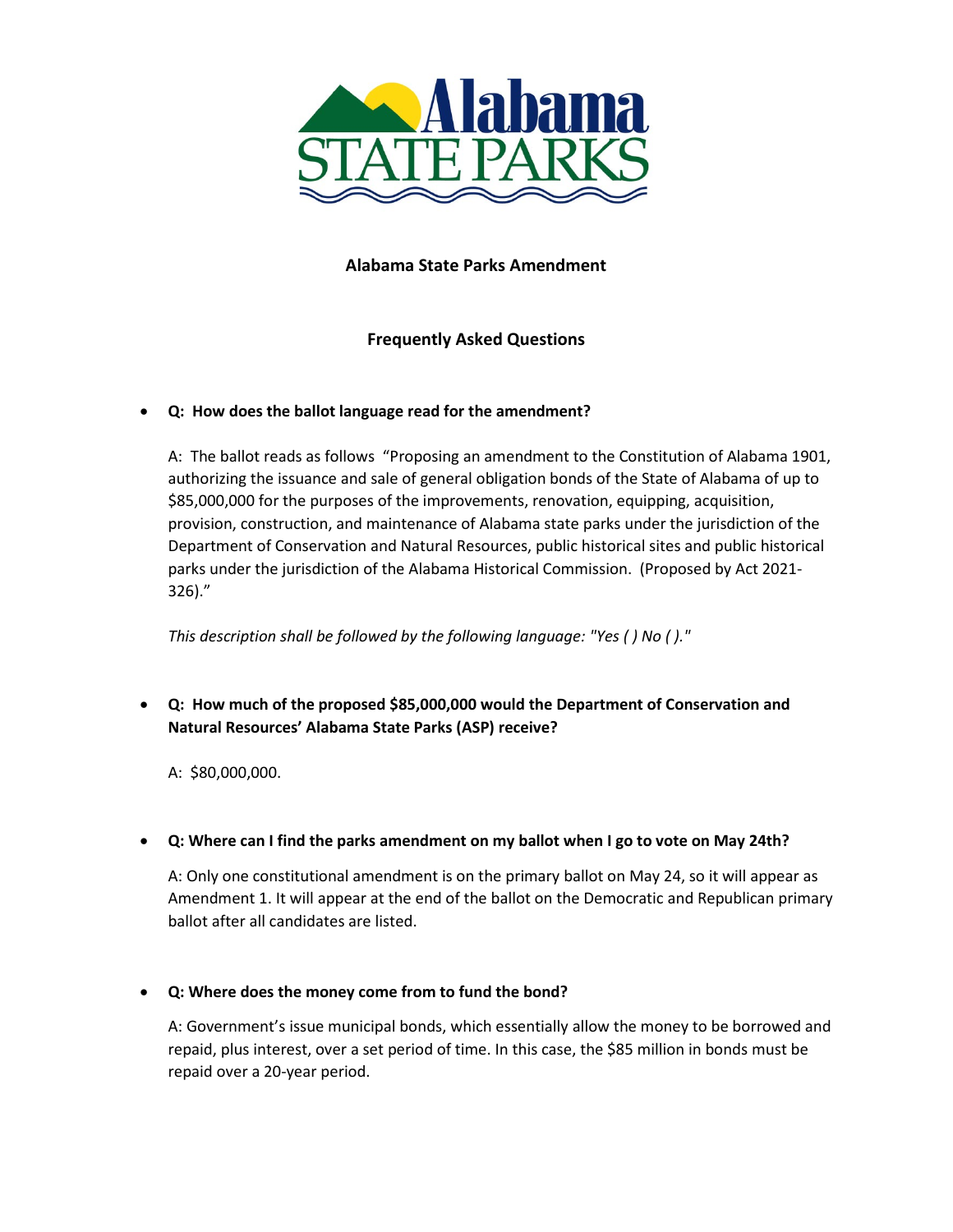

#### • **Q: Why is this money needed?**

The monies generated by State Parks are reinvested into the parks, but it's time to modernize and enhance the State Parks system, which draws tens of thousands of tourists to the state every year and serves as a playground and refuge to thousands of Alabamians.

# • **Q: What are some examples of ASP renovation projects that would be funded if the Parks Amendment is approved by voters?**

A: Several campgrounds are in need of major renovations to campsite pads, electrical services being upgraded to 50 amp service, as well as water and sewer hookups. Provisions for WIFI are also needed in many campgrounds.

Cabins will also be built at state parks to allow for more guests that don't have RVs.

# • **Q: What are some examples of new features or amenities that would improve ASP if the Parks Amendment is approved by voters?**

A: Many old playgrounds need total replacement with new modern playgrounds. Camper cabins have become very popular in recent years. Adding new camper cabins to campground sites, or as separate cabin areas is a likely new amenity. Adding an entirely new campground or additional new campsites might also be an option for highly used/high occupancy parks.

## • **Q: What are some examples of new or renovated day use amenities that would take place at ASP parks if the Parks Amendment is approved by voters?**

A: Parks like Rickwood Caverns need a total renovation of their swimming pool. Other parks or campgrounds would like to add a swimming pool as a new amenity. New bathrooms are needed at several parks and day use areas.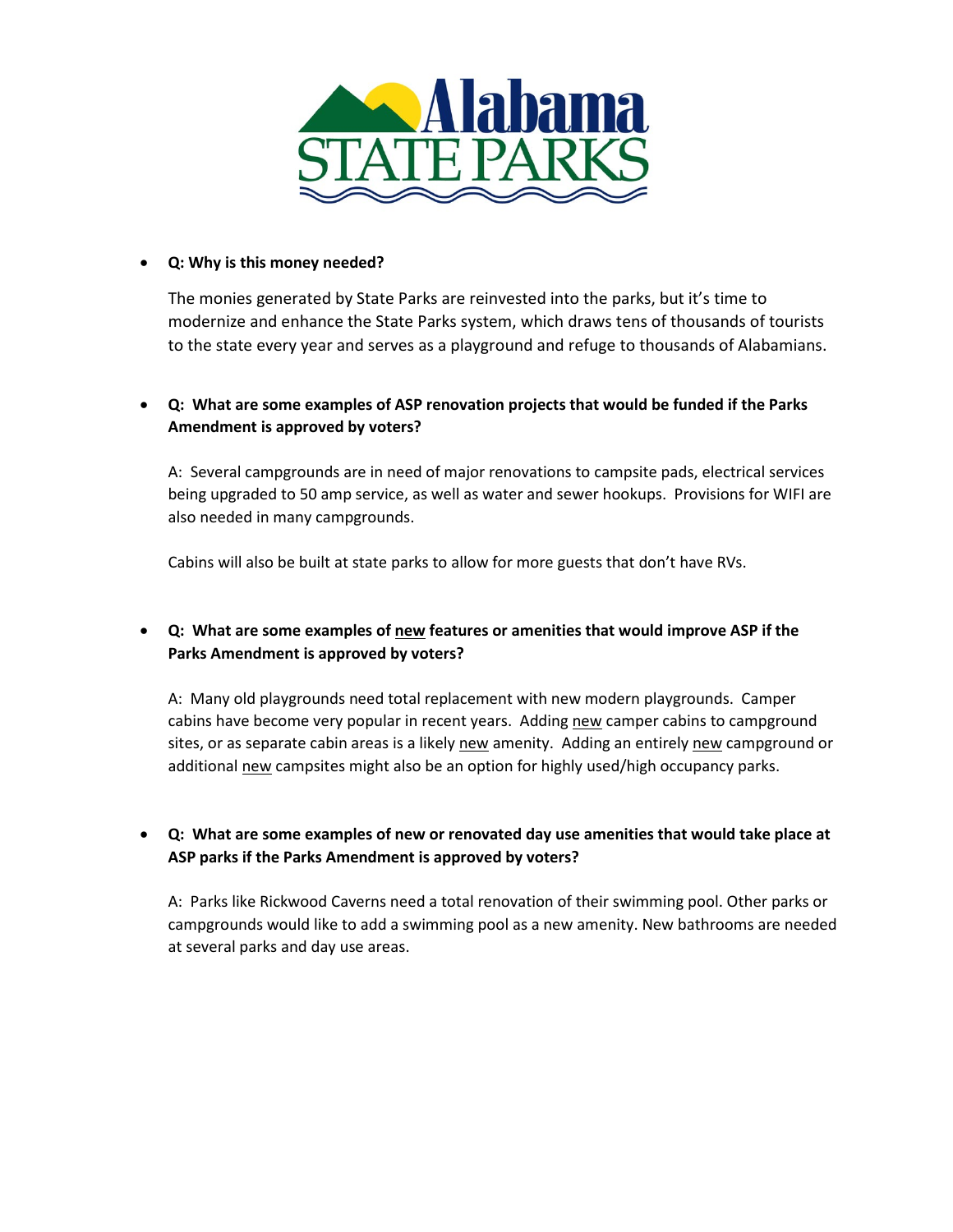

• **Q: Are there any park amenities that were recently damaged and remain unrepaired that would benefit from the Parks Amendment being approved by voters?**

A: The day use area and campground Loop A at Joe Wheeler State Park remain in need of funding for repairs/renovations. Additionally, Hurricane Sally severely damaged the cabins and

pier at Gulf State Park. Those projects would also benefit from the passage of the Parks Amendment.

• **Q: Are there any ASP locations that might see a major "makeover" if the Parks Amendment is approved by voters?**

A: Yes, several small parks like Lake Lurleen and Rickwood Caverns that didn't see any previous renovation funds might experience very significant improvements in their campgrounds and day use areas.

• **Q: Does the ASP intend to build any new lodges with this funding if the Parks Amendment is approved by voters?**

A: No. New lodges are not intended through this funding. However, old lodges like the hotel at Cheaha might benefit from major renovations. DeSoto, Joe Wheeler and Lakepoint could all benefit from new equipping, provisions, and major maintenance actions.

• **Q: Does the ASP intend to leverage these funds with additional funding like state and federal grants, local government partnering, or corporate and private philanthropy through the Alabama State Parks Foundation if the Parks Amendment is approved by voters?**

A: Yes, if the Parks Amendment is approved by voters these funds could be used for the purposes of the improvements, renovation, equipping, acquisition, provision, construction, and maintenance of Alabama State Parks as matching funds for state or federal grant funds, cover expenses not otherwise eligible under grants, or to otherwise expand on the options for future projects otherwise funded.